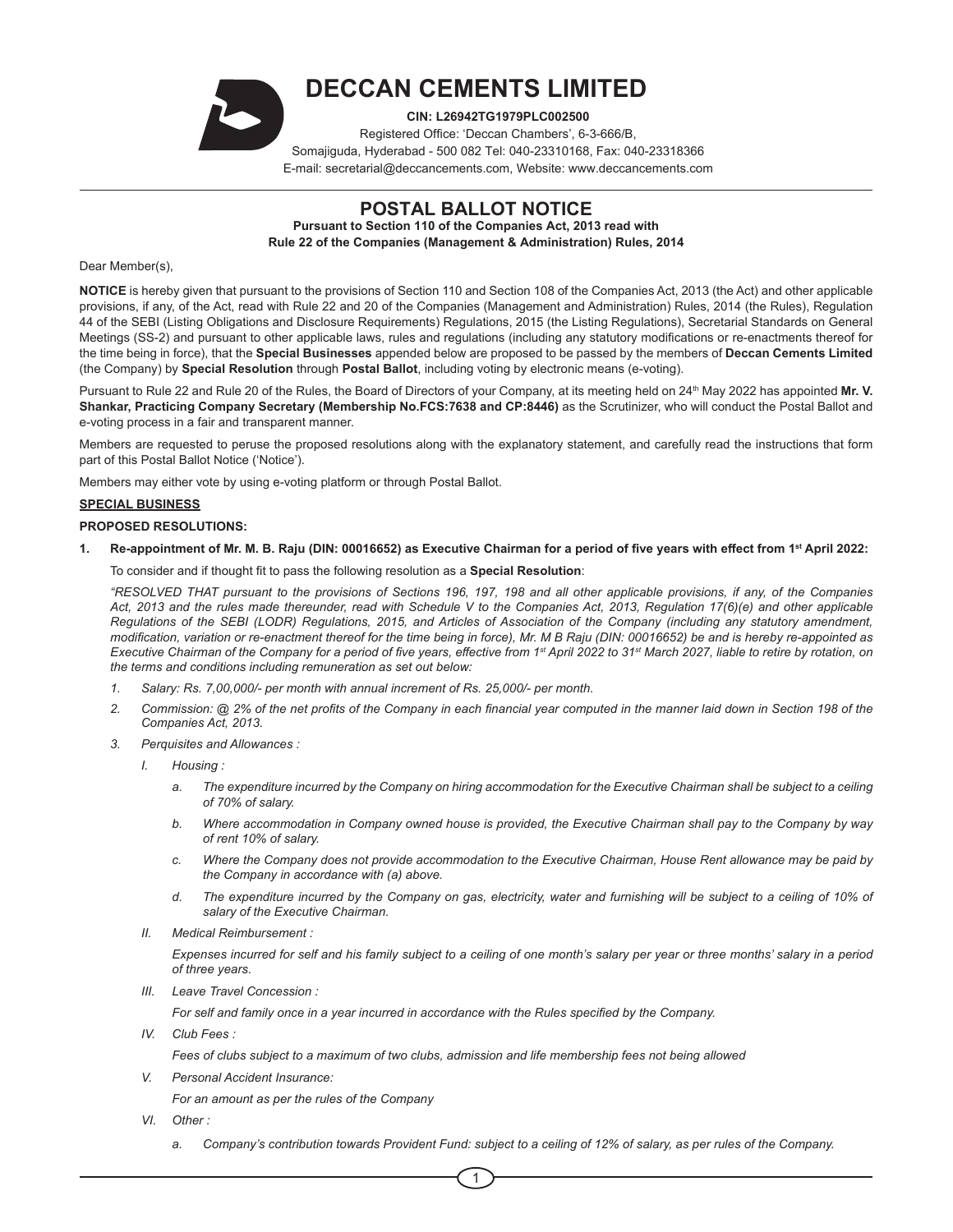

*b. Company's contribution towards Pension / Superannuation Fund: as per rules of the Company;* 

*such contribution to the Provident Fund and Pension / Superannuation Fund shall not exceed 27% of salary.*

*c. Gratuity payable in accordance with an approved scheme and shall not exceed one half month's salary for each completed year of service.*

*Contribution to Provident fund and Superannuation fund to the extent they are exempted under the Income Tax Act, 1961 and encashment of leave at the end of tenure will not be included in the computation of the ceiling on perquisites.*

*Provision of car for use on Company's business and, telephone and internet at residence will not be considered as perquisites.* 

*All long distance personal calls shall be duly logged and paid for by the Executive Chairman.* 

*Earned / Privilege Leave and allowances will be as per rules of the Company. Leave accumulated but not availed at during his tenure may be allowed to be encashed as per the rules of the Company.*

*The Executive Chairman, may, extend personal guarantee in favour of the banks and/or financial institutions, if requiredby the banks and/or financial institutions while sanctioning financial limits/loans to the Company.*

*RESOLVED FURTHER THAT notwithstanding the above, in the absence of or inadequacy of profits in any financial year, the above remuneration shall be paid to Mr. M B Raju (DIN: 00016652) as minimum remuneration in terms of proviso to Section II (A) of Part II of Schedule V of the Companies Act, 2013 as may be applicable to the Company from time to time."*

#### 2. Re-appointment of Ms. P. Parvathi (DIN: 00016597), as Managing Director of the Company for a period of 5 years with effect from **1st April 2022 :**

To consider and if thought fit to pass the following resolution as a **Special Resolution**:

*"RESOLVED THAT pursuant to the provisions of Sections 196, 197, 198 and all other applicable provisions, if any, of the Companies Act, 2013 and the rules made thereunder, read with Schedule V to the Companies Act, 2013, Regulation 17(6)(e) and other applicable Regulations of the SEBI (LODR) Regulations, 2015, and Articles of Association of the Company (including any statutory amendment, modification, variation or re-enactment thereof for the time being in force), Ms. P Parvathi, (DIN: 00016597) be and is hereby re-appointed as Managing Director of the Company for a period of five years effective from 1st April 2022 to 31st March 2027, on the terms and conditions including remuneration as set out below:*

- *1. Salary: Rs. 6,50,000/- per month with annual increment of Rs. 25,000/- per month.*
- *2. Commission: @ 2% of the net profits of the Company in each financial year computed in the manner laid down in Section 198 of the Companies Act, 2013.*
- *3. Perquisites and Allowances :*
	- *I. Housing:*
		- *a. The expenditure incurred by the Company on hiring accommodation for the Managing Director shall be subject to a ceiling of 70% of salary.*
		- **b.** Where accommodation in Company owned house is provided, the Managing Director shall pay to the Company by way of *rent 10% of salary.*
		- *c. Where the Company does not provide accommodation to the Managing Director, House Rent allowance may be paid by the Company in accordance with (a) above.*
		- *d. The expenditure incurred by the Company on gas, electricity, water and furnishing will be subject to a ceiling of 10% of salary of the Managing Director.*
	- *II. Medical Reimbursement :*

*Expenses incurred for self and her family subject to a ceiling of one month's salary per year or three months' salary in a period of three years.*

*III. Leave Travel Concession :*

*For self and family once in a year incurred in accordance with the Rules specified by the Company.*

*IV. Club Fees :*

*Fees of clubs subject to a maximum of two clubs, admission and life membership fees not being allowed.*

*V. Personal Accident Insurance :*

*For an amount as per the rules of the Company.*

- *VI. Other :*
	- *a. Company's contribution towards Provident Fund: subject to a ceiling of 12% of salary, as per rules of the Company.*
	- *b. Company's contribution towards Pension / Superannuation Fund: as per rules of the Company;*

*such contribution to the Provident Fund and Pension / Superannuation Fund shall not exceed 27% of salary.*

*c. Gratuity payable in accordance with an approved scheme and shall not exceed one half month's salary for each completed year of service.*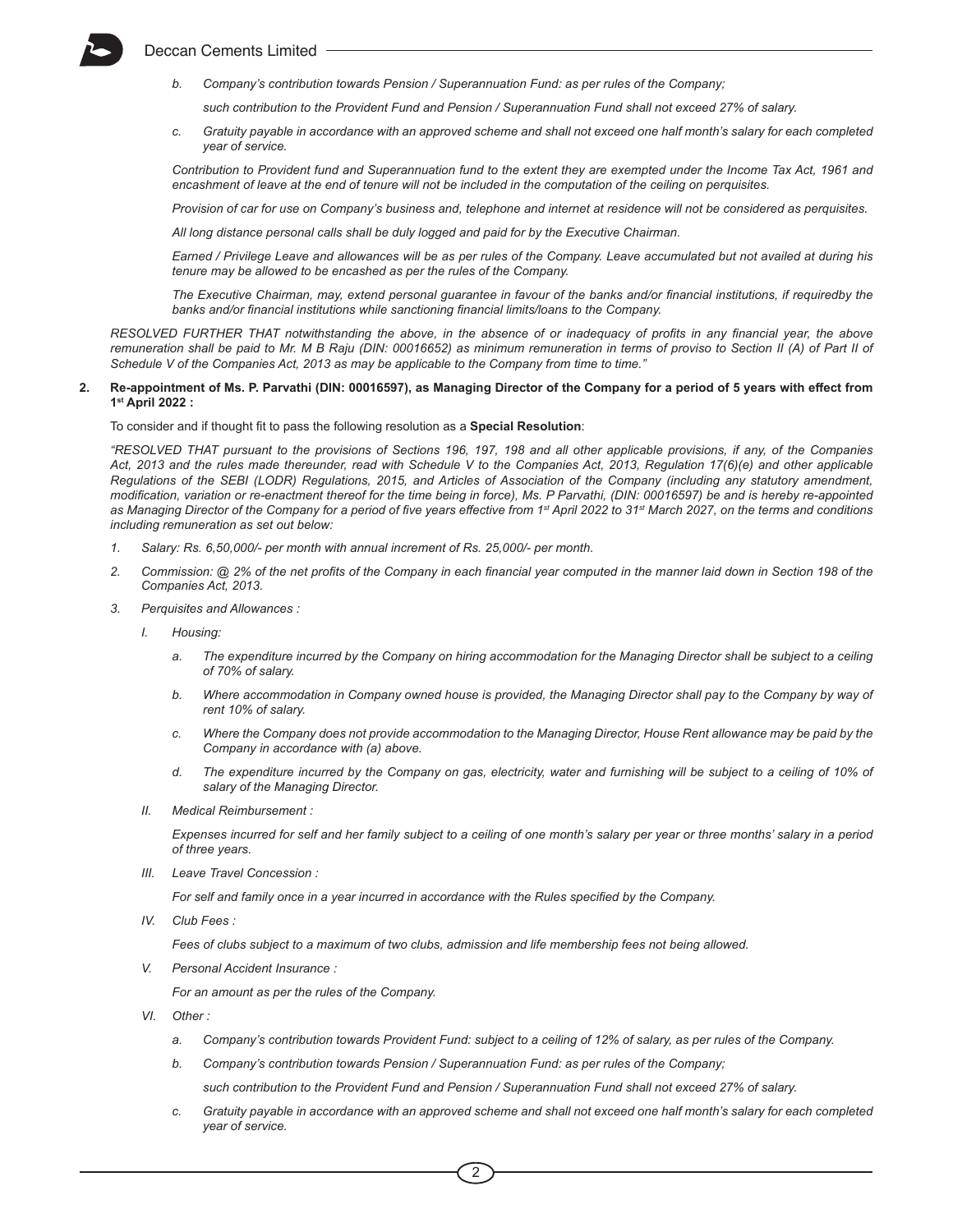*Contribution to Provident fund and Superannuation fund to the extent they are exempted under the Income Tax Act, 1961 and encashment of leave at the end of tenure will not be included in the computation of the ceiling on perquisites.*

*Provision of car for use on Company's business and, telephone and internet at residence will not be considered as perquisites.* 

*All long distance personal calls shall be duly logged and paid for by the Managing Director.* 

*Earned / Privilege Leave and allowances will be as per rules of the Company. Leave accumulated but not availed at during her tenure may be allowed to be encashed as per the rules of the Company.*

*The Managing Director, may, extend personal guarantee in favour of the banks and/or financial institutions, if required bythe banks and/or financial institutions while sanctioning financial limits/loans to the Company.*

*RESOLVED FURTHER THAT notwithstanding the above, in the absence of or inadequacy of profits in any financial year, the above remuneration shall be paid to Ms. P Parvathi (DIN: 00016597), as the minimum remuneration in terms of proviso to Section II (A) of Part II of Schedule V of the Companies Act, 2013 as may be applicable to the Company from time to time."*

#### By **Order of the Board**

| Sd/-                  |  |
|-----------------------|--|
| Bikram Keshari Prusty |  |
| Company Secretary     |  |
| FCS 7855              |  |
|                       |  |

#### **NOTES**

- 1. The Explanatory statement pursuant to Section 102 of the Companies Act, 2013 relating to the Special Business to be transacted is annexed hereto.
- 2. In terms of Section 110 and 108 of the Companies Act, 2013 read with Rule 22 and 20 of the Companies (Management and Administration) Rules 2014, the business set out in the notice above is sought to be passed through Postal Ballot, including voting by electronic means (e-voting).
- 3. The Members are provided with the facility to cast their vote, electronically, through e-voting service provided by KFin Technologies Limited (KFintech) on all the resolutions set forth in the Postal Ballot Notice instead of returning the Postal Ballot Form(s).
- 4. The Postal Ballot Notice is uploaded on the website of the Company: **www.deccancements.com** and on the website of KFintech: **https:// evoting.kfintech.com**.
- 5. The Postal Ballot Notice is being sent to all the Members, whose names appear in the Register of Members/List of beneficial ownership as received from the Depositories, i.e., National Securities Depository Limited ("NSDL") and Central Depository Services (India) Limited ("CDSL") as on Friday, 27<sup>th</sup> May 2022 (cut-off date).
- 6. The Postal Ballot Notice is being sent by e-mail to those Members who have registered their e-mail address with the Company or with their Depository Participants ("DP") unless any member has requested for a physical copy of the same. Members who have not registered their e-mail address will receive this Postal Ballot Notice along with the Postal Ballot Form ("Ballot Form") through permitted mode along with a Reply Envelope.
- 7. Dispatch of the Postal Ballot Notice, both by e-mail and physical mode, will be completed by Tuesday, 31<sup>st</sup> May 2022.
- 8. The voting through e-voting will commence on Wednesday, 1<sup>st</sup> June 2022 at 9:00 A.M. (IST) and ends on Thursday, 30<sup>th</sup> June 2022 at 5:00 P.M. (IST). During this period, Members of the Company, holding shares either in physical form or in dematerialized form, as on the cut-off date i.e. Friday, 27<sup>th</sup> May 2022, may cast their votes electronically. The remote e-voting modules shall be disabled for voting thereafter. Once the vote on a resolution(s) is cast by the Member, the Member shall not be allowed to change it subsequently.
- 9. Members voting through Postal Ballot (physically) are requested to return the duly filled in and signed Postal Ballot Form, with their vote [Assent (FOR) or Dissent (AGAINST) for the proposed resolutions] in the attached self-addressed, reply envelope, so as to reach the Scrutinizer on or before Thursday, 30<sup>th</sup> June 2022. Please note that **Voting shall be done by putting TICK mark (** $\checkmark$ **) at the appropriate** places on the Postal Ballot Form. Please note that any Postal Ballot Form received after Thursday, 30<sup>th</sup> June 2022 will be strictly treated as if the reply from the Member has not been received.
- 10. A Member should not vote both through Postal Ballot as well as by using e-voting platform, and if he/she votes through Postal Ballot as well as by using e-voting platform, his/her vote through Postal Ballot shall be treated as invalid.
- 11. Resolutions passed by the members through Postal Ballot, including voting by electronic means (e-voting), are deemed to have been passed effectively at a General Meeting of the Members. The Special Resolutions shall be declared as passed, if the number of votes cast in favour of the Resolution is not less than three times the number of votes cast against the Resolution.
- 12. In case of shares held by companies, trusts, societies etc., the duly completed Postal Ballot Form must be accompanied by a certified true copy of Board Resolution/ Authority Letter/ Power of Attorney etc., along with the attested specimen signature of the duly authorized signatory (i.e.) who is authorized to vote, failing which the Postal Ballot Form will be treated as invalid.
- 13. A person who is not a Member as on the cut-off date should treat this Notice for information purpose only.
- 14. The results of the Postal Ballot will be declared by Chairman or by person authorised by the Chairman, and the resolutions will be deemed to have been passed effectively on the last day of the receipt of Postal Ballot Form or e-voting i.e. Thursday, 30<sup>th</sup> June 2022, subject to the requisite majority of the Shareholders had assented to the Resolutions.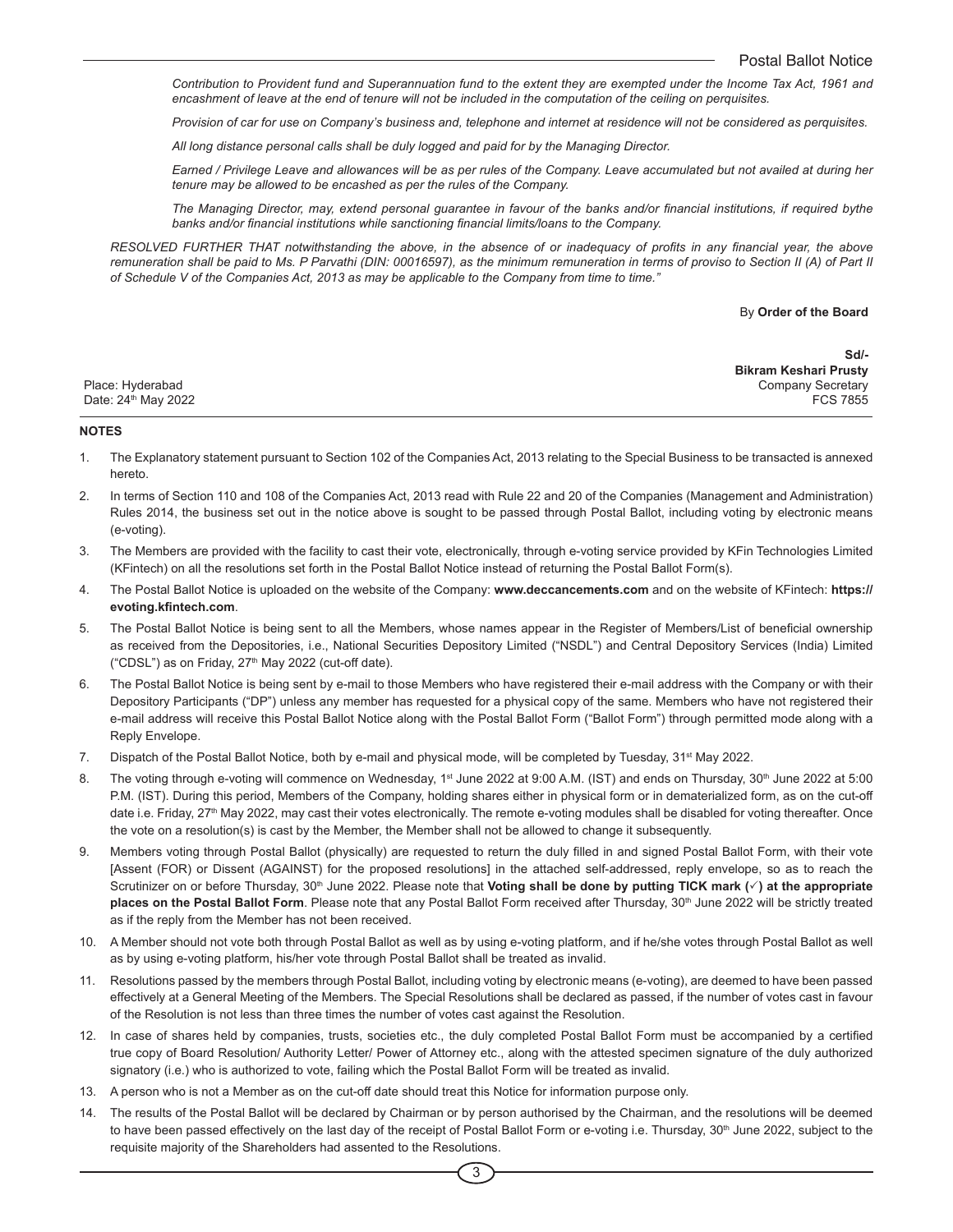15. As required by Rule 20 and Rule 22 of the Companies (Management and Administration) Rules, 2014 read with the MCA Circulars and the Listing Regulations, the details pertaining to this Postal Ballot will be published in one English national daily newspaper circulating throughout India (in English language) and one Hindi daily newspaper circulating in Hyderabad (in vernacular language, i.e. Telugu).

## 16. **Procedure and Instructions for E-Voting** :

- 1. In pursuant to SEBI circular no. SEBI/HO/CFD/CMD/CIR/P/2020/242 dated December 9, 2020 on "e-voting facility provided by Listed Companies", e-voting process has been enabled to all the individual demat account holders, by way of a single login credential, through their demat accounts / websites of Depositories / Depository Participants(DPs) in order to increase the efficiency of the voting process.
- 2. Individual demat account holders would be able to cast their vote without having to register again with the Voting service provider thereby not only facilitating seamless authentication but also ease and convenience of participating in e-voting process. Shareholders are advised to update their mobile number and e-mail ID with their DPs to access e-voting facility.
- 3. Any person holding shares in physical form and non-individual shareholders, who acquires shares of the Company and becomes a Member of the Company after sending of the Notice and holding shares as of the cut-off date, may obtain the login ID and password by sending a request at **evoting@Kfintech.com**. However, if he / she is already registered with KFintech for remote e-voting then he /she can use his / her existing User ID and password for casting the vote.
- 4. The details of the process and manner for remote e-voting and are explained herein below:

**Step 1:** Access to Depositories e-voting system in case of individual shareholders holding shares in demat mode.

**Step 2:** Access to KFintech e-voting system in case of shareholders holding shares in physical and non-individual shareholders in demat mode.

### **Details on Step 1 are mentioned below:**

Login method for remote e-voting for Individual shareholders holding securities in demat mode.

| <b>Type of shareholders</b>                                                         | <b>Login Method</b>                                                                                                                                                                                                                                                                                                                                                                                                                                                                                                                                                                                                                                                                                                                                                                                                                                                                                                                                                                                                                                                                                                                              |  |  |
|-------------------------------------------------------------------------------------|--------------------------------------------------------------------------------------------------------------------------------------------------------------------------------------------------------------------------------------------------------------------------------------------------------------------------------------------------------------------------------------------------------------------------------------------------------------------------------------------------------------------------------------------------------------------------------------------------------------------------------------------------------------------------------------------------------------------------------------------------------------------------------------------------------------------------------------------------------------------------------------------------------------------------------------------------------------------------------------------------------------------------------------------------------------------------------------------------------------------------------------------------|--|--|
| Individual<br>Shareholders holding<br>securities in demat<br>mode with NSDL         | User already registered for IDeAS facility:<br>(i) Visit URL: "https://eservices.nsdl.com"<br>(ii) Click on the "Beneficial Owner" icon under "Login" under 'IDeAS' section.<br>(iii) On the new page, enter User ID and Password. Post successful authentication, click on "Access to<br>e-voting".<br>(iv) Click on Company name or e-voting service provider and you will be re-directed to e-voting service<br>provider website for casting the vote during the remote e-voting period.                                                                                                                                                                                                                                                                                                                                                                                                                                                                                                                                                                                                                                                      |  |  |
|                                                                                     | 2. User not registered for IDeAS e-Services<br>(i) To register click on link : "https://eservices.nsdl.com"<br>(ii) Select "Register Online for IDeAS" or click at "https://eservices.nsdl.com/SecureWeb/<br>IdeasDirectReg.jsp"<br>(iii) Proceed with completing the required fields.<br>(iv) Follow steps given in points 1.                                                                                                                                                                                                                                                                                                                                                                                                                                                                                                                                                                                                                                                                                                                                                                                                                   |  |  |
|                                                                                     | 3. Alternatively by directly accessing the e-voting website of NSDL<br>(i) Open URL: "https://www.evoting.nsdl.com/"<br>(ii) Click on the icon "Login" which is available under 'Shareholder/Member' section.<br>(iii) A new screen will open. You will have to enter your User ID (i.e. your sixteen digit demat account<br>number held with NSDL). Password / OTP and a verification code as shown on the screen.<br>(iv) Post successful authentication, you will requested to select the name of the company and the e-voting<br>service provider name, i.e. KFintech.<br>(v) On successful selection, you will be redirected to KFintech e-voting page for casting your vote during<br>the remote e-voting period.                                                                                                                                                                                                                                                                                                                                                                                                                          |  |  |
| Individual<br>Shareholders holding<br>lsecurities in demat<br><b>mode with CDSL</b> | 1. Existing user who have opted for Easi / Easiest<br>(i) Visit URL: "https://web.cdslindia.com/myeasi/home/login" or URL: "www.cdslindia.com"<br>(ii) Click on new system Myeasi<br>(iii) Login with your registered user id and password.<br>(iv) The user will see the e-voting Menu. The Menu will have links of ESP i.e. KFintech e-voting portal.<br>(v) Click on e-voting service provider name to cast your vote.<br>2. User not registered for Easi/Easiest<br>(i) Option to register is available at<br>(ii) "https://web.cdslindia.com/myeasi/Registration/EasiRegistration"<br>(iii) Proceed with completing the required fields.<br>(iv) Follow the steps given in point 1<br>3. Alternatively, by directly accessing the e-voting website of CDSL<br>(i) Visit URL: "www.cdslindia.com"<br>(ii) Provide your demat Account number and PAN Number.<br>(iii) System will authenticate user by sending OTP on registered `Mobile & Email as recorded in the demat<br>account.<br>(iv) After successful authentication, user will be provided links for the respective e-voting service provider<br>where the e-voting is in progress. |  |  |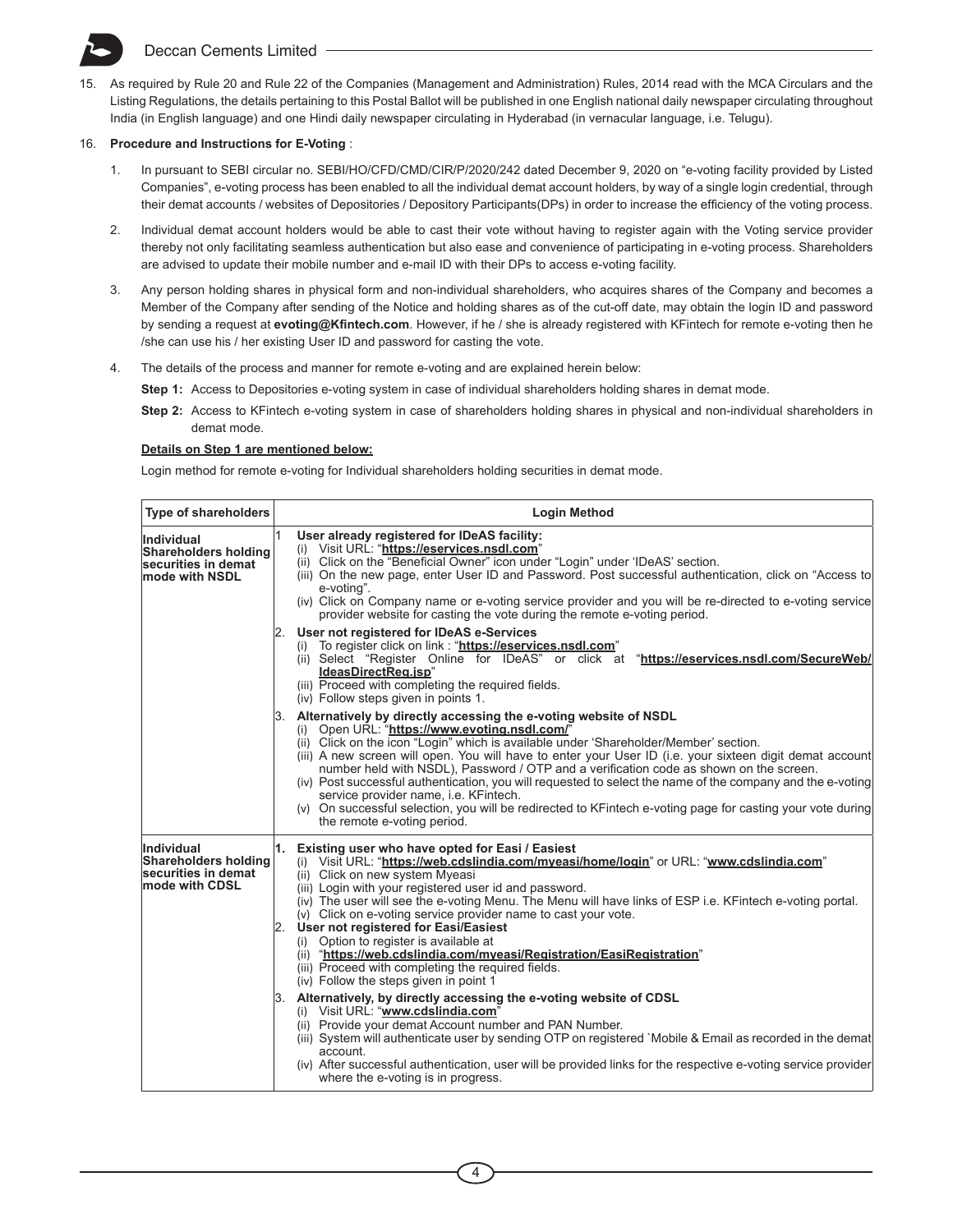| <i><b>Individual</b></i><br>Shareholder login<br>through their demat<br>accounts / Website<br>of Depository<br>Participant | You can also login using the login credentials of your demat account through your DP registered with<br>NSDL/CDSL for e-voting facility.<br>Once logged-in, you will be able to see e-voting option. Once you click on e-voting option, you will be<br>(iii)<br>redirected to NSDL / CDSL Depository site after successful authentication, wherein you can see e-voting<br>feature.<br>(iii) Click on options available against Company name or e-voting service provider – Kfintech and you will be<br>redirected to e-voting website of KFintech for casting your vote during the remote e-voting period without<br>any further authentication. |
|----------------------------------------------------------------------------------------------------------------------------|---------------------------------------------------------------------------------------------------------------------------------------------------------------------------------------------------------------------------------------------------------------------------------------------------------------------------------------------------------------------------------------------------------------------------------------------------------------------------------------------------------------------------------------------------------------------------------------------------------------------------------------------------|
|----------------------------------------------------------------------------------------------------------------------------|---------------------------------------------------------------------------------------------------------------------------------------------------------------------------------------------------------------------------------------------------------------------------------------------------------------------------------------------------------------------------------------------------------------------------------------------------------------------------------------------------------------------------------------------------------------------------------------------------------------------------------------------------|

**Important note:** Members who are unable to retrieve User ID / Password are advised to use Forgot User ID and Forgot Password option available at respective websites.

Helpdesk for Individual Shareholders holding securities in demat mode for any technical issues related to login through Depository i.e. NSDL and CDSL.

| Login type                        | <b>Helpdesk details</b>                                                                                  |
|-----------------------------------|----------------------------------------------------------------------------------------------------------|
| <sup>'</sup> Securities held with | Please contact NSDL helpdesk by sending a request at "evoting@nsdl.co.in" or call at toll free no.: 1800 |
| <b>NSDL</b>                       | 1020 990 and 1800 22 44 30                                                                               |
| Securities held with              | Please contact CDSL helpdesk by sending a request at "helpdesk.evoting@cdslindia.com" or contact at      |
| CDSL                              | 022-23058738 or 022-23058542-43                                                                          |

### **Details on Step 2 are mentioned below:**

**Login method for e-voting for shareholders other than Individual's shareholders holding securities in demat mode and shareholders holding securities in physical mode.**

- (A) Members whose email IDs are registered with the Company/ Depository Participant(s), will receive an email from KFintech which will include details of E-voting Event Number (EVEN), USER ID and password. They will have to follow the following process:
	- I. Launch internet browser by typing the URL: **"https://evoting.kfintech.com"**
	- II. Enter the login credentials (i.e. User ID and password). In case of physical folio, User ID will be EVEN (E-voting Event Number) xxxx, followed by folio number. In case of Demat account, User ID will be your DP ID and Client ID. However, if you are already registered with KFintech for e-voting, you can use your existing User ID and password for casting the vote.
	- III. After entering these details appropriately, click on "LOGIN".
	- IV. You will now reach password change menu wherein you are required to mandatorily change your password. The new password shall comprise of minimum 8 characters with at least one upper case (A- Z), one lower case (a-z), one numeric value (0-9) and a special character (@,#,\$, etc.,). The system will prompt you to change your password and update your contact details like mobile number, email ID etc. on first login. You may also enter a secret question and answer of your choice to retrieve your password in case you forget it. It is strongly recommended that you do not share your password with any other person and that you take utmost care to keep your password confidential.
	- V. You need to login again with the new credentials.
	- VI. On successful login, the system will prompt you to select the "EVEN" i.e., "Deccan Cements Limited–Postal Ballot" and click on "Submit".
	- VII. On the voting page, enter the number of shares (which represents the number of votes) as on the Cut-off Date under "FOR/ AGAINST" or alternatively, you may partially enter any number in "FOR" and partially "AGAINST" but the total number in "FOR/AGAINST" taken together shall not exceed your total shareholding as mentioned herein above. You may also choose the option ABSTAIN. If the Member does not indicate either "FOR" or "AGAINST" it will be treated as "ABSTAIN" and the shares held will not be counted under either head.
	- VIII. Members holding multiple folios/demat accounts shall choose the voting process separately for each folio/demat accounts.
	- IX. Voting has to be done for each item of the notice separately. In case you do not desire to cast your vote on any specific item, it will be treated as abstained.
	- X. You may then cast your vote by selecting an appropriate option and click on "Submit".
	- XI. A confirmation box will be displayed. Click "OK" to confirm else "CANCEL" to modify. Once you have voted on the resolution (s), you will not be allowed to modify your vote. During the voting period, Members can login any number of times till they have voted on the Resolution(s).
	- XII. Corporate/Institutional Members (i.e. other than Individuals, HUF, NRI etc.) are also required to send scanned certified true copy (PDF Format) of the Board Resolution/Authority Letter etc., authorizing its representative to cast its vote through remote e-voting together with attested specimen signature(s) of the duly authorised representative(s), to the Scrutinizer at email id **"1981shanky@gmail.com"** with a copy marked to **"evoting@kfintech.com"**. The scanned image of the abovementioned documents should be in the naming format "Corporate Name\_Even No."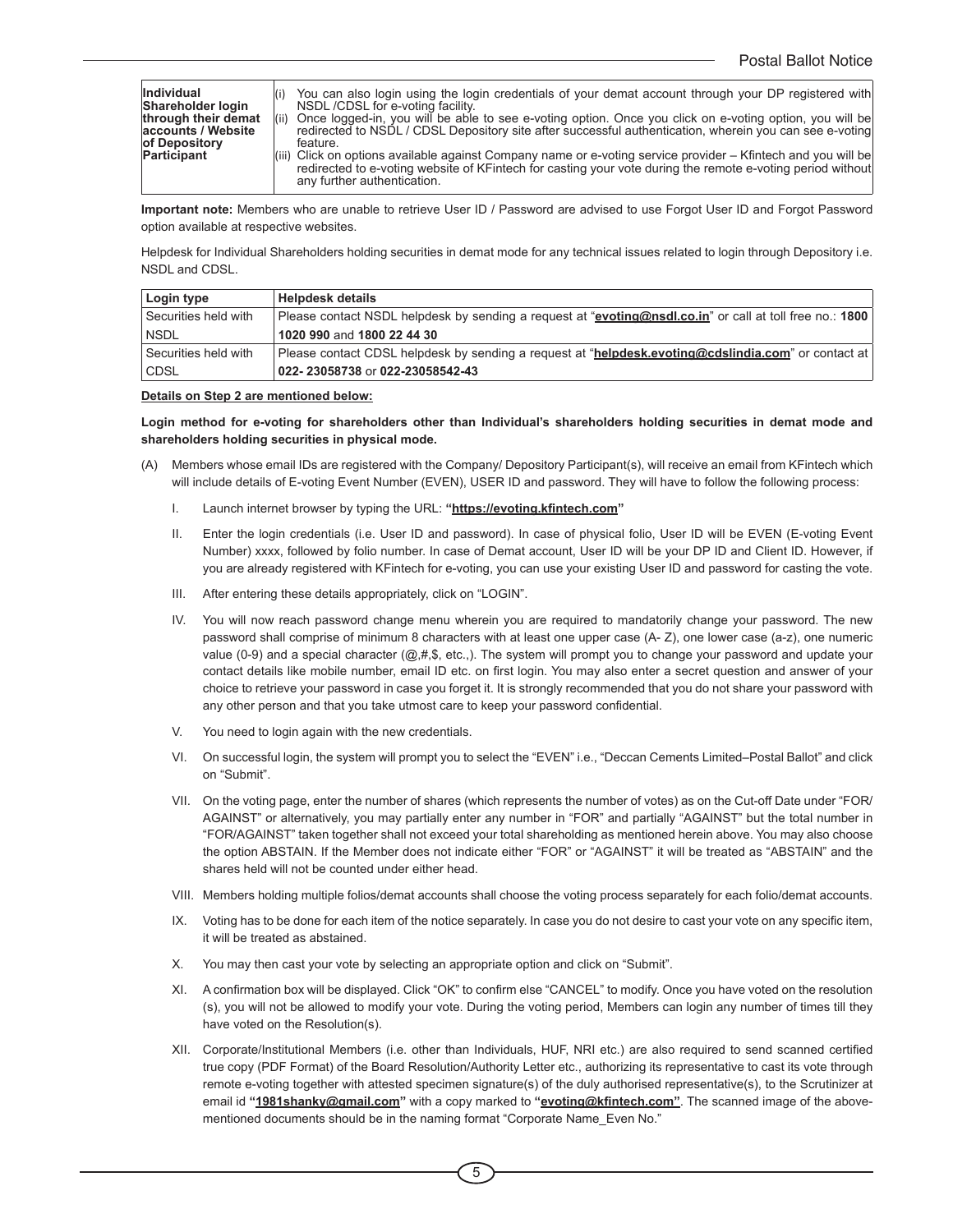- (B) Members whose email IDs are not registered with the Company/Depository Participants(s), and consequently the Notice of Postal Ballot and e-voting instructions cannot be serviced, will have to follow the following process:
	- I. Members who have not registered their email address and in consequence the Notice of Postal Ballot and e-voting instructions cannot be serviced, may temporarily get their email address and mobile number provided with KFintech, by accessing the link:

**"https://ris.kfintech.com/clientservices/mobilereg/mobileemailreg.aspx".** 

Members are requested to follow the process as guided to capture the email address and mobile number for sending the soft copy of the notice and e-voting instructions along with the User ID and Password. In case of any queries, member may write to **"einward.ris@kfintech.com"**

II. Alternatively, member may send an e-mail request at the email id "einward.ris@kfintech.com" along with scanned copy of the signed copy of the request letter providing the email address, mobile number, self-attested PAN copy and copy of share certificate in case of physical folio for sending the Notice of Postal ballot and the e-voting instructions.

In order to enable the Company to comply with MCA circulars and to participate in the green initiative in Corporate Governance, members are requested to register their email addresses in respect of shares held in electronic form with their Depository Participant(s) permanently for sending the Notice of General Meeting/Postal Ballot and the e-voting instructions.

III. After receiving the e-voting instructions, please follow all steps above to cast your vote by electronic means.

### **Other Instructions:**

- a) In case of any query and/or grievance, in respect of voting by electronic means, Members may refer to the Help & Frequently Asked Questions (FAQs) and E-voting user manual available at the download section of **"https://evoting.kfintech.com/public/Downloads.aspx"**  (KFintech Website) or contact Shri Ravuri Vijay, at **"evoting@kfintech.com"** or call KFintech's toll free No. 1-800-309-4001 for any further clarifications.
- b) The Members, whose names appear in the Register of Members / list of Beneficial Owners as on 27th May 2022, being the cut-off date, are entitled to vote on the Resolutions set forth in this Notice. A person who is not a Member as on the cut-off date should treat this Notice for information purposes only. Once the vote on a resolution(s) is cast by the Member, the Member shall not be allowed to change it subsequently.
- c) In case of any query and/or grievance, in respect of voting by electronic means, members may refer to the Help & Frequently Asked Questions (FAQs) and E-voting user manual available at the download Section of "**https://evoting.kfintech.com/public/Downloads.aspx**" (KFintech Website) or contact Shri Ravuri Vijay, (Unit: Deccan Cements Limited) of Kfin Technologies Ltd., KFintech Selenium Tower B, Plot No. 31-32, Gachibowli, Financial District, Nanakramguda, Hyderabad - 500032 or at "**evoting@Kfintech.com**" or call Kfintech's toll free No. 1800-309- 4001 for any further clarifications.
- d) You can also update your mobile number and e-mail id in the user profile details of the folio which may be used for sending future communication(s).
- e) The voting rights of the members shall be in proportion to the paid-up value of their shares in the equity capital of the Company as on the cutoff date (i.e. the cut-off date), being 27<sup>th</sup> May 2022. A person who is not a member as on the cut-off date should treat this notice for information purpose only.

## **EXPLANATORY STATEMENT UNDER SECTION 102 OF THE COMPANIES ACT, 2013**

The following statement sets out all material facts relating to the Special Businesses mentioned in the accompanying Postal Ballot Notice:

#### **Item No. 1:**

The Members of the Company at the Annual General Meeting held on 11<sup>th</sup> August 2017 approved the re-appointment and remuneration of Mr. M B Raju, as Executive Chairman for a period of five years. The tenure of Mr. M B Raju as Executive Chairman of the Company ended on 31<sup>st</sup> March 2022.

As per the recommendation of the Nomination and Remuneration Committee, the Board of Directors of the Company at its meeting held on 25<sup>th</sup> January 2022 re-appointed Mr. M B Raju, as Executive Chairman of the Company for a period of five years with effect from 1st April 2022 to 31<sup>st</sup> March 2027.

The details of Mr. M B Raju, as required to be given pursuant to the SEBI (Listing Obligations and Disclosures Requirements) Regulations, 2015 and Secretarial Standards, are annexed to this Notice. For brevity, the particulars of the proposed remuneration, perquisites, and benefits payable to Mr. M B Raju are not being set out in the explanatory statement, and the members are requested to refer the same as set out in the body of the resolution.

As per provisions of Regulation 17(6)(e) of the SEBI (LODR) Regulations, 2015, the fees or compensation payable to executive directors who are promoters or members of the promoter group, shall be subject to the approval of the shareholders by special resolution in general meeting, if-

- i) Annual remuneration to each of them exceeding 5 Crores or 2.5 per cent of the net profits of the Company calculated as per the provisions of Section 198 of the Companies Act, 2013, whichever is higher; or
- ii) Where there is more than one such director, their aggregate annual remuneration exceeding 5 per cent of the net profits of the listed entity.

6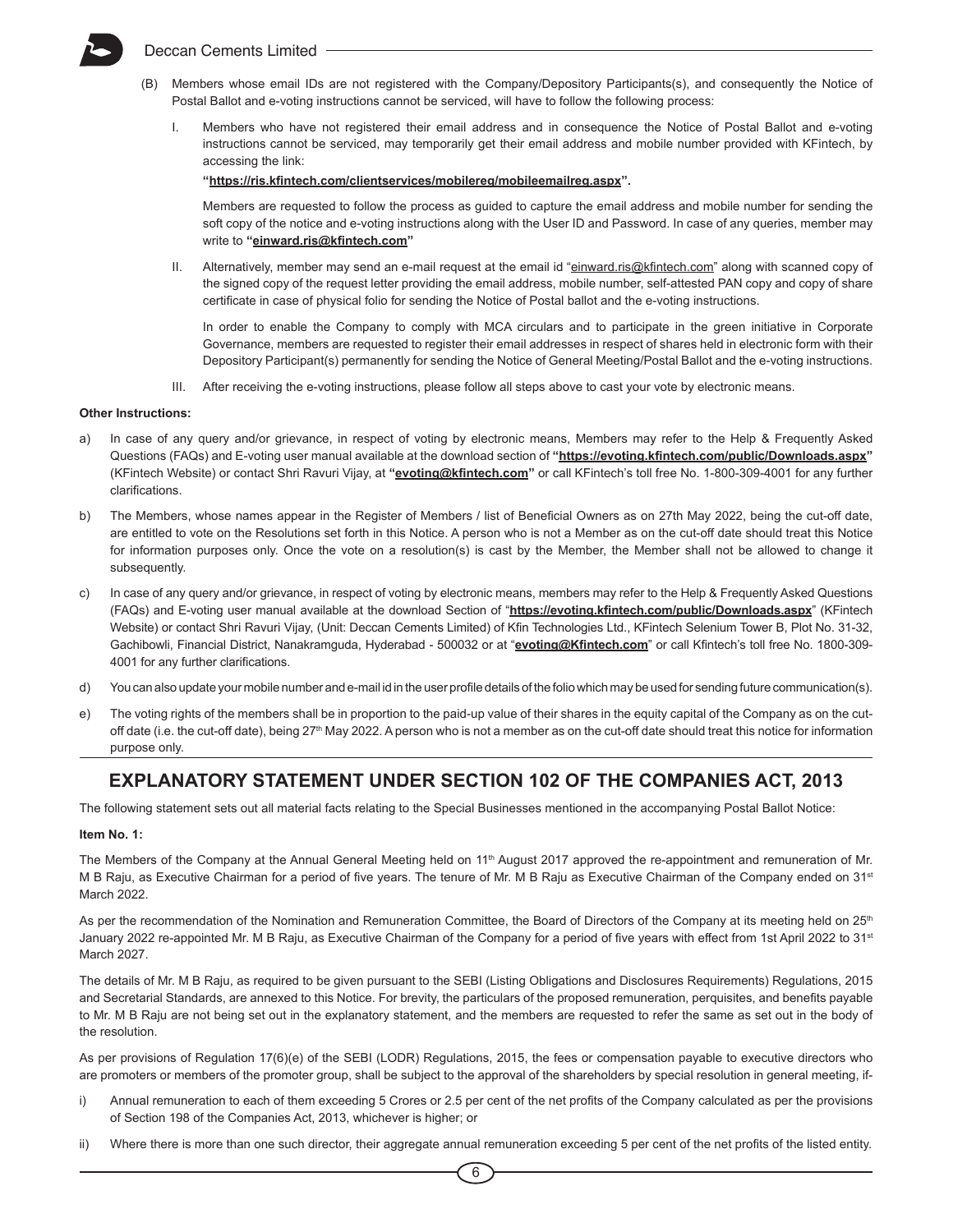Mr. M B Raju, Executive Chairman and Ms. P Parvathi, Managing Director are part of promoter and promoter group. The proposed remuneration payable to them is expected to be in excess of 5% of the net profits of the Company in aggregate. This necessitates seeking approval of the shareholders by way of special resolution.

Mr. M B Raju shall be deemed to be concerned or interested in the resolution to the extent of remuneration payable to him under the resolution and Ms. P Parvathi, Managing Director is interested in the resolution as relatives to Mr. M B Raju.

None of the other Directors, Key Managerial Personnel of the Company and their relatives is concerned or interested in the resolution.

The Board recommends the Special Resolution set out at Item No. 1 of the Notice for approval of the shareholders.

### **Item No. 2:**

The Members of the Company at the Annual General Meeting held on 11<sup>th</sup> August 2017 approved the re-appointment and remuneration of Ms. P Parvathi as Managing Director for a period of five years. The tenure of Ms. P Parvathi as Managing Director of the Company ended on 31<sup>st</sup> March 2022.

As per the recommendation of the Nomination and Remuneration Committee, the Board of Directors of the Company at its meeting held on 25<sup>th</sup> January 2022 re-appointed Ms. P Parvathi as Managing Director of the Company for a period of five years with effect from 1<sup>st</sup> April 2022 to 31<sup>st</sup> March 2027.

The details of Ms. P Parvathi, as required to be given pursuant to the SEBI (Listing Obligations and Disclosures Requirements) Regulations, 2015 and Secretarial Standards, are annexed to this Notice. For brevity, the particulars of the proposed remuneration, perquisites, and benefits payable to Ms. P Parvathi are not being set out in the explanatory statement and the members are requested to refer the same as set out in the body of the resolution.

As per provisions of Regulation 17(6)(e) of the SEBI (LODR) Regulations, 2015, the fees or compensation payable to executive directors who are promoters or members of the promoter group, shall be subject to the approval of the shareholders by special resolution in general meeting, if-

- i) Annual remuneration to each of them exceeding 5 Crores or 2.5 per cent of the net profits of the Company calculated as per the provisions of Section 198 of the Companies Act, 2013, whichever is higher; or
- ii) Where there is more than one such director, their aggregate annual remuneration exceeding 5 per cent of the net profits of the listed entity.

Mr. M B Raju, Executive Chairman and Ms. P Parvathi, Managing Director are part of promoter and promoter group. The proposed remuneration payable to them is expected to be in excess of 5% of the net profits of the Company in aggregate. This necessitates seeking approval of the shareholders by way of special resolution.

Ms. P Parvathi shall be deemed to be concerned or interested in the resolution to the extent of remuneration payable to her under the resolution and Mr. M B Raju, Executive Chairman is interested in the resolution as a relative to Ms. P Parvathi.

None of the other Directors, Key Managerial Personnel of the Company and their relatives is concerned or interested in the resolution.

The Board recommends the Special Resolution set out at Item No. 2 of the Notice for approval of the Members.

### By **Order of the Board**

Sd/- **Bikram Keshari Prusty** Place: Hyderabad Company Secretary Date:  $24^{\text{th}}$  May 2022 FCS 7855

## **ANNEXURE TO THE NOTICE**

**Details of Directors seeking re-appointment: Mr. M. B. Raju and Ms. P. Parvathi**

**Information as per Part II Section II of Schedule V of the Companies Act, 2013 for Item No. 1 & 2:**

- **I. General Information:**
	- (1) Nature of Industry: The Company is engaged in the Manufacturing and selling of Cements.
	- (2) Date of Commencement of Commercial Production: June 1982
	- (3) In case of new companies, expected date of commencement of activities as per project approved by financial institutions appearing in the prospectus: Not Applicable
	- (4) Financial Performance based on given indicators*: (Rs. In Lakhs)*

| <b>Particulars</b>                               | 2021-22   | 2020-21   | 2019-20   |
|--------------------------------------------------|-----------|-----------|-----------|
| Total Income                                     | 80.252.23 | 76,805.76 | 56.489.12 |
| Profit before depreciation, interest.            | 17.201.15 | 18.595.72 | 8,785.31  |
| Depreciation and amortization                    | 2,589.69  | 2,317.09  | 2,091.25  |
| Interest and Finance Charges                     | 1.020.53  | 742.60    | 677.62    |
| Profit / (loss) before exceptional items and tax | 13,590.93 | 15,536.03 | 6,016.44  |
| Net profit after tax                             | 8.757.44  | 11.512.75 | 5.664.38  |